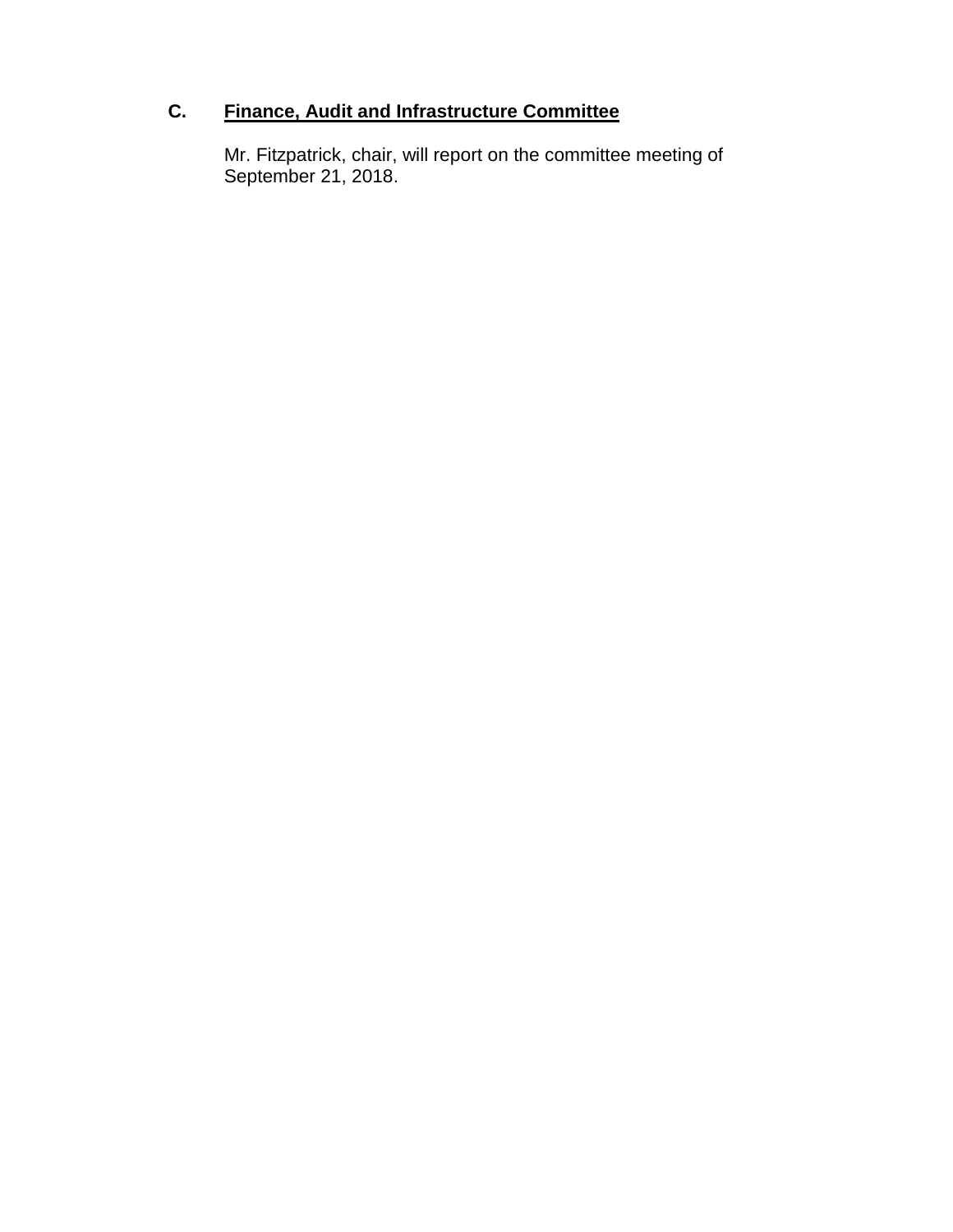### **Finance, Audit and Infrastructure Committee Meeting of September 21, 2018**

#### **Minutes**

- **Present:** D. Fecher, S. Fitzpatrick, S. Green, B. Langos, A. Rains, G. Ramos, S. **Wenrick**
- **Guests:** C. Bajek, M. Behme, W. Branson, L. Chan, J. Creeden, T. Doom, S. Edwards, J. Hensley, D. Kimpton, N. Lasky, J. Shipley

Mr. Sean Fitzpatrick called the meeting to order at 8:02 a.m. and read the conflict of interest statement.

### **Chair's Comments**

It is a beautiful Friday morning, and it's early, and all of you are here which means you care greatly about this university and our students and the work that our faculty are doing here. I really appreciate everyone joining us. Thank you for getting up and coming in today.

We have just wrapped up our fiscal year and have had a lot of accomplishments this year. We were in a very different position at the end of 2017. In 2018, our operating spending was \$53 million less than it was at the end of 2017 and, while the audit isn't wrapped up, I feel fairly comfortable in saying that we will have operated at a small surplus when all of the money is accounted for this year. That was a huge task and puts us in a much better place.

One of the things that has been extremely important for us as a university is to really get ourselves back on stable footing. We are not there yet but we have taken a huge step in the right direction to get there. We couldn't go on with a massive deficit which is what we were running previously. It's great that we have addressed that. We need to continue to focus on efficiently managing our costs and we have items on the agenda that we'll talk more about that today. We've also got to focus on how do we grow revenue? I am going to turn this over to Walt and if you could, please share with us some of your ideas how we can increase revenue.

### **Vice President's Comments**

Recapping the last few years, Mr. Walt Branson, vice president for finance and operations and chief business officer, indicated that Wright State finished FY17 with a deficit of \$24.6 million and is now ending FY18 with an approximate \$10.1 million surplus. The original FY17-FY18 budget contained \$30 million in spending reductions over the previous year, however, more cuts were necessary resulting in total of \$53 million in spending reductions.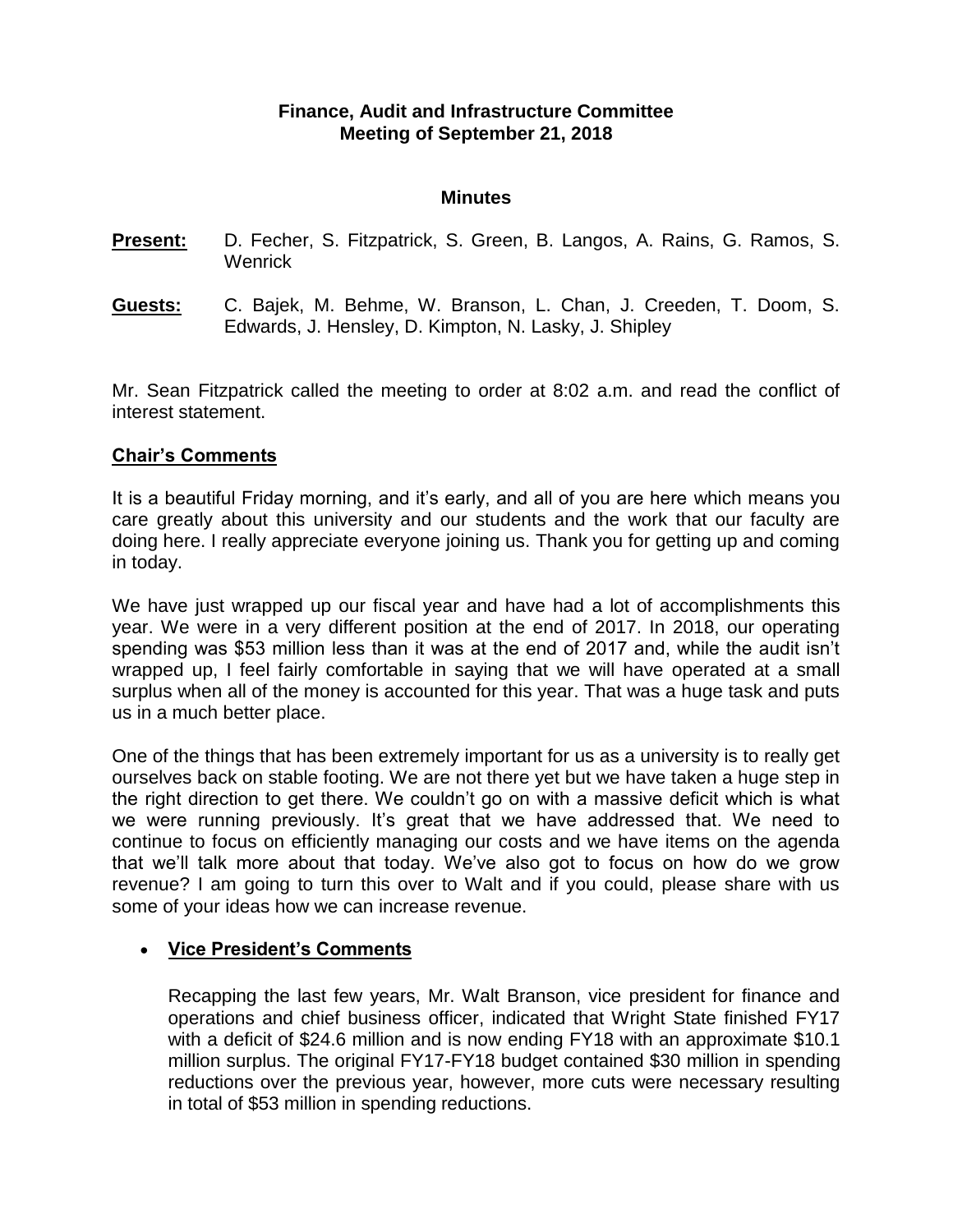The FY19 budget remains challenging with a shortfall in revenue which appears manageable when projected out over an annual basis. High risk areas for budget deviation are tuition and fees on the revenue side and health insurance on the expense side. The design of the health insurance plan for next year is being explored to contain costs.

One of the impacts of cost cutting over the last few years is the loss of flexibility. Departments are without surplus resources and lack flexibility to incur additional cuts without significant changes in operations.

On the positive side, there is a renewed focus on revenue with a number of initiatives and projects. The president put together a "Growth Mindset Advisory Team" charged with growing revenue and enrollments. Projects coming forward include removing barriers for transfer students, simplifying admissions and transfer processes, and increasing online offerings. Other projects are emerging from the fiscal sustainability plan and the program effectiveness review process.

There was a discussion on challenges to the budget that showed up in the past such as unfunded positions, spending for unbudgeted expenses, and project costs overruns. Over the last year, extensive work has been done to base fund all positions, budget previously not aligned expenses, and institute controls to create accountability. Deferred maintenance areas have also been identified and prioritized with state capital requests. Confidence is high that barring a catastrophic event, significant challenges to the budget have been addressed.

### **Annual Audit Status Update**

Mr. Jim Creeden, audit partner with B.K.D. and Mr. Mike Behme, audit director, provided an overview of the scope and timing of Wright State's annual financial audit and areas of risk. There is a mandated schedule for focused compliance audits with major federal awards programs and this year BKD will be taking a look at the financial aid cluster as part of their audit process. Also of note are changes to reporting of pension and benefit liabilities on the balance sheet and upcoming requirements under GASB 87 that will reclassify leases in 2020.

As part of reviewing the various GASB requirements, the committee had questions on the reporting effects of GASB on the balance sheet and whether or not they reflect true liabilities. There was a request to schedule a more in depth presentation on this topic at a future meeting.

BKD's audit process is in process with a final report due to the Auditor of State on October 15, 2018.

### *BKD Audit Planning Communication:*

[http://www.wright.edu/sites/www.wright.edu/files/uploads/2018/Sep/meeting/FAI1](http://www.wright.edu/sites/www.wright.edu/files/uploads/2018/Sep/meeting/FAI1_Wright%20State%20University%20Planning%20Letter.pdf) [\\_Wright%20State%20University%20Planning%20Letter.pdf](http://www.wright.edu/sites/www.wright.edu/files/uploads/2018/Sep/meeting/FAI1_Wright%20State%20University%20Planning%20Letter.pdf)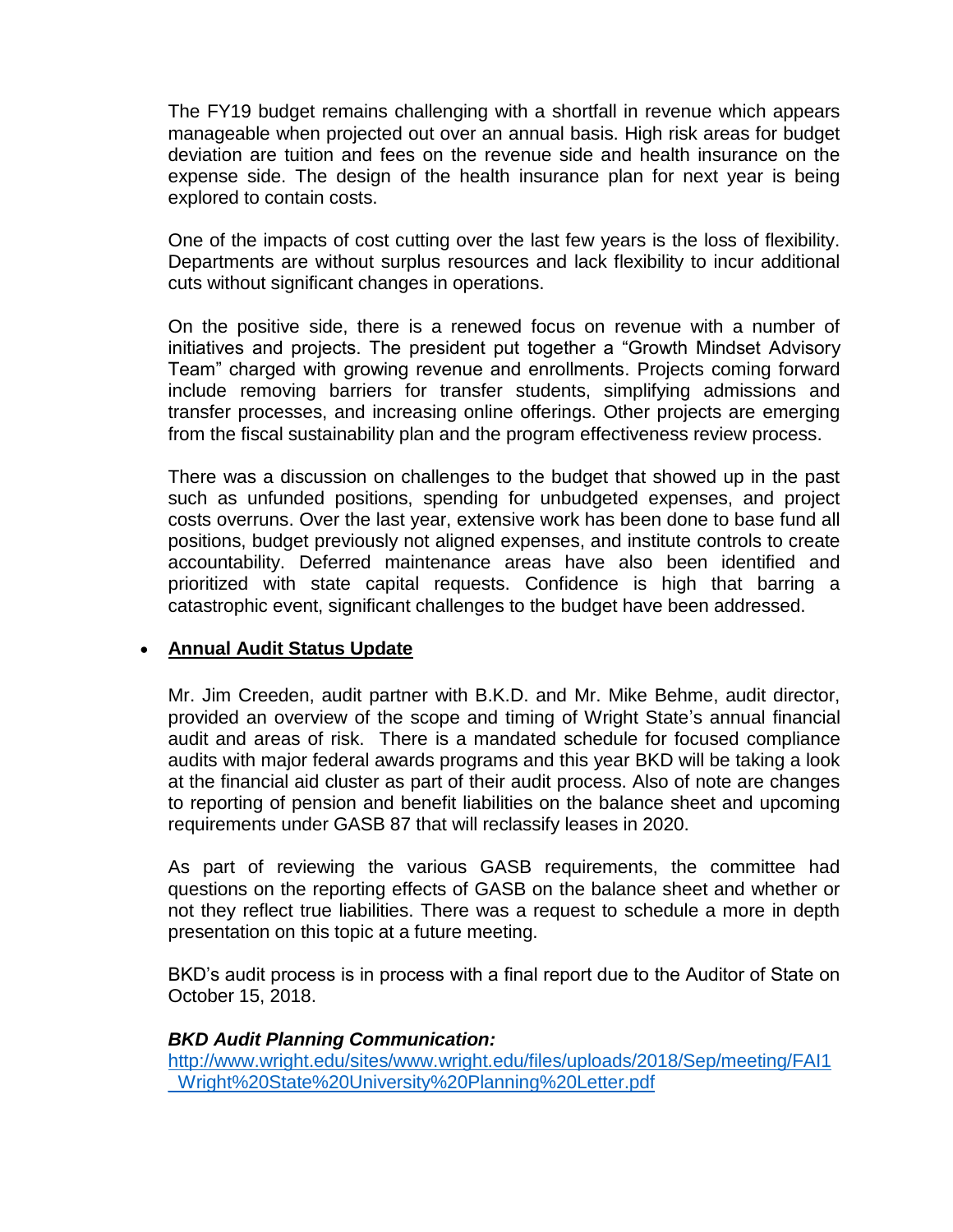### **1. Affordability and Efficiency Report**

Dr. Dan Krane, chair of Wright State's taskforce on affordability and efficiency, presented a draft of Wright State's 2018 Affordability and Efficiency report to the committee. This report satisfies an ODHE requirement to outline ways in which institutions are saving money or doing things more efficiently. Recently, additional emphasis has been on reducing costs for students or creating synergies of programs that cut across units.

Wright State's 2017 report received favorable attention for our data recovery centers and for our affinity partnerships and sponsorships. Highlights of the 2018 report that may garner similar attention include work being done to enhance textbook affordability with inclusive access, adoption of open resources and the auto adopt policy.

Submission of the report is due to ODHE on September  $28<sup>th</sup>$  with provisions for any subsequent changes should the Board so desire. Mr. Fecher moved and Ms. Green seconded a motion to move the report to the full Board for approval. A resolution is before the Board today:

# **AFFORDABILITY AND EFFICIENCY REPORT**

### **RESOLUTION 19-**

WHEREAS, Am. Sub. H.B. No. 64, Section 369.560 requires that all Boards of Trustees for each state institution of higher education shall develop an efficiency review of the institution based on the recommendations of the Ohio Task Force on Affordability and Efficiency; and

WHEREAS, the review considers:

- (1) Efficiencies;
- (2) Academic Processes;
- (3) Policy Reforms; and
- (4) Cost Savings, Redeployment of Savings, and Tangible Benefits to Students; and

WHEREAS, not later than September 28, 2018 each state institution of higher education shall submit the reports required under this section to the Chancellor of the Ohio Department of Higher Education either approved or pending approval by the institution's Board of Trustees of; and

RESOLVED that the attached Wright State University Affordability and Efficiency Report as submitted to this meeting be, and the same hereby is endorsed.

I offer this Motion: Is there a Second: Roll Call Vote: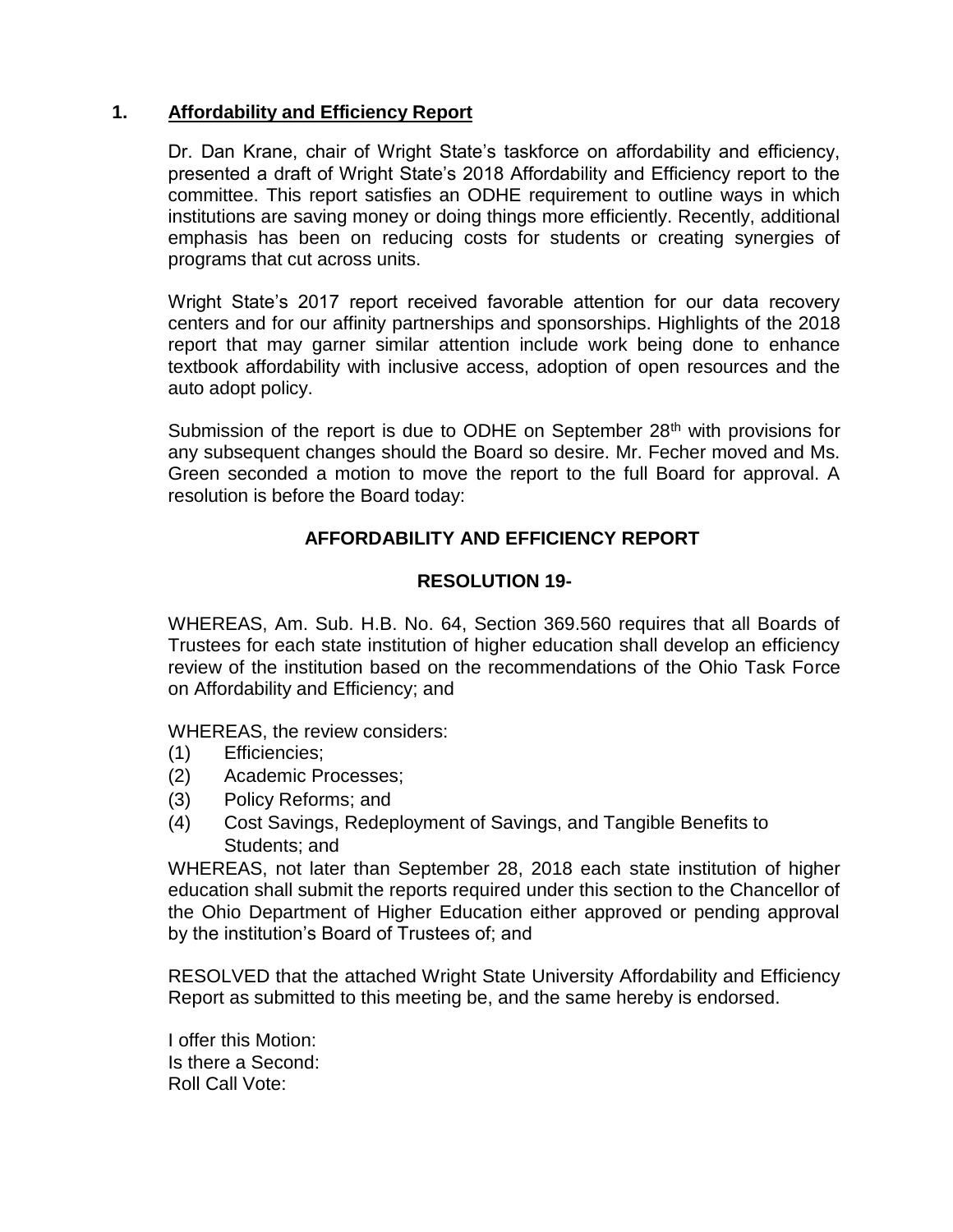#### *2018 Affordability and Efficiency Report:*

[http://www.wright.edu/sites/www.wright.edu/files/uploads/2018/Sep/meetin](http://www.wright.edu/sites/www.wright.edu/files/uploads/2018/Sep/meeting/FAI2_FY18%20WSU%20Affordability%20and%20Efficiency%20Report_final.docx.pdf) [g/FAI2\\_FY18%20WSU%20Affordability%20and%20Efficiency%20Report\\_f](http://www.wright.edu/sites/www.wright.edu/files/uploads/2018/Sep/meeting/FAI2_FY18%20WSU%20Affordability%20and%20Efficiency%20Report_final.docx.pdf) [inal.docx.pdf](http://www.wright.edu/sites/www.wright.edu/files/uploads/2018/Sep/meeting/FAI2_FY18%20WSU%20Affordability%20and%20Efficiency%20Report_final.docx.pdf)

### **Monthly Financial Performance Reporting**

Mr. Branson introduced Mr. John Shipley, interim associate vice president and controller, who is assisting Wright State with financial matters until a permanent solution can be implemented. Mr. Shipley offered the monthly financial performance report.

For conciseness and understanding, the format of the monthly reports have been changed and three new reports have been developed.

### **B. Financial Analysis: Unrestricted Funds Report**

The financial analysis revenue and expense report captures prior year results, current year performance to date, and the anticipated or projected performance through year end of unrestricted funds.

Year-end actual for FY2018 showed a net surplus of \$10.1 million in unrestricted funds. The FY2019 compared the first two months of revenue and expenses to budget, and the year end June 30th projection showed a decrease of \$2.4 million in revenue. Mr. Shipley indicated the revenue deviation was reflective of a \$1.2 million decrease in revenue collection for Fall which would then carry over adding an additional \$1.2 million decrease for Spring. However, early projections for year-end despite the revenue decrease are targeting a \$3 million surplus. When asked his confidence for this projection, Mr. Shipley indicated that based on the size and complexity of the budget and the number of levers available to address the revenue shortfall, it should be entirely possible to attain this goal.

There was a discussion focused on levers available for budget modification; with concern being expressed by Mr. Jerry Hensley, unclassified staff advisory council representative, that layoffs might be the only option. Proposed levers offered included the use of continued vacancies or extending the hire date for positions slotted to be refilled. There was a suggestion that staff meet with administration and share their own list of lever ideas to arrive at mutually supported ideas and Mr. Hensley agreed.

# **C. FY2019 Budget to Actual Report**

This report featured a pull out of the middle section of the previous report and offered no new information. After discussion, the committee suggested that this report be discontinued.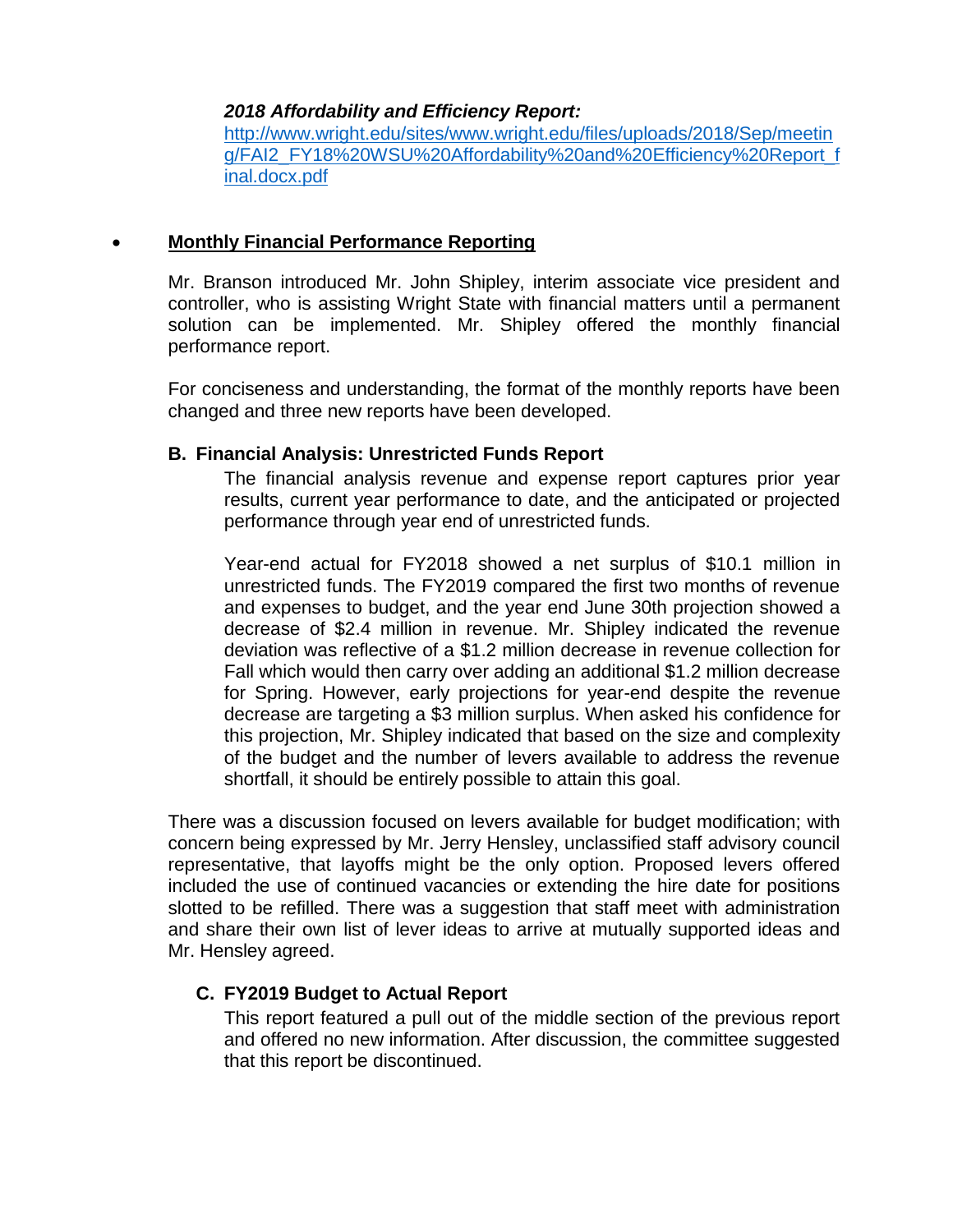### **D. FY2018 to FY2019 Actual Comparison**

Mr. Shipley indicated that this report showed where the university is yearto-date against annual budget compared to last fiscal year-to-date against actual year end. Early indications are the budget is right sized and on track with 42% of revenue collected against last year's 43%. Expenses are running 21% of the budget for this year against 22% for last year.

Questions were asked about the variance in travel from year to year. Further details will be identified. A suggestion was made to add a narrative postscript to the report for any areas of significant variance that are noted.

### **E. FY2018 to FY2019 Monthly Budget to Actual Variance**

This report offered a comparison of the single month of August budget to actual for fiscal years 2018 and 2019. Of note was compensation. There were three bi-weekly payrolls in August this year where last year this cycle occurred in September. The result of the calendar cycle was compensation numbers are higher in August than last year.

The expense category for debt showed no entries because debt transfers for the year occurred in July. The "Other Expenses" category is made up of capital equipment, cost recoveries, credit card discounts and library periodicals among other things that do not fit neatly in other categories.

### **F. Cash Forecast**

As mentioned previously, cash is up \$10.1 million over FY2018. The projection is for cash to increase modestly based on a targeted \$3 million surplus for year end.

### **G. Cash and Investment Income Activity**

While reserves are still very thin, there has been a positive movement with reserve levels higher for fiscal 2018 than they were for fiscal 2017. This change shows a reversal of the continued declines in reserve levels that have taken place since 2012. The key to long term improvement, however, is sustained revenue growth.

### **Approval of Contracts \$250,000 to \$499,999**

The following contracts or one time purchases were reviewed and approved by the Finance, Audit and Infrastructure Committee. No further action is needed.

| <b>Vendor</b>                              | <b>Amount</b> |
|--------------------------------------------|---------------|
| TouchNet Information Systems               | \$420,000     |
| <b>Baker and Hostetler: Legal Services</b> | \$450,000     |
| Collegiate Enterprise Solutions            | \$265,000     |
| Dinsmore and Stohl: Legal Services         | \$430,000     |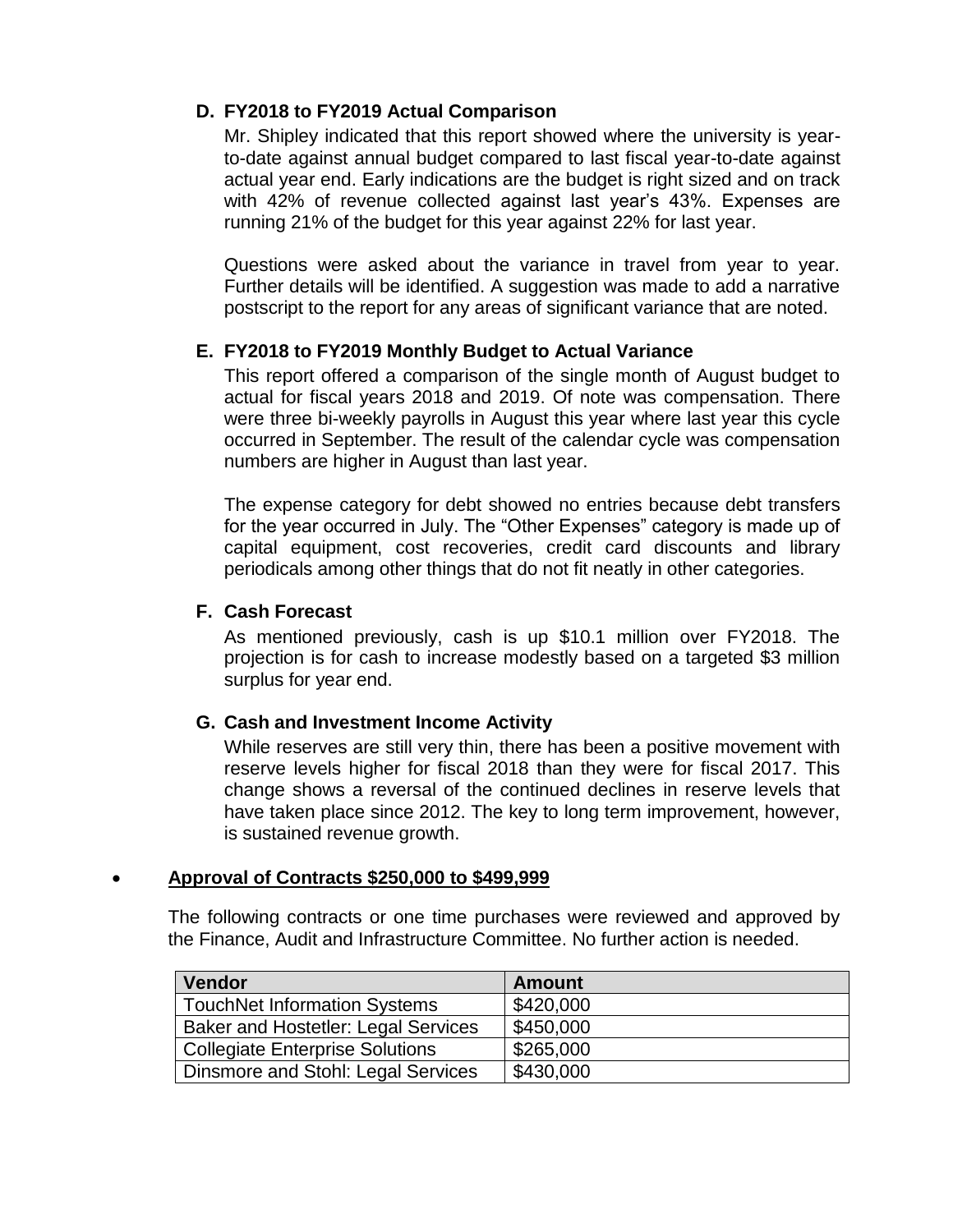#### *Details and explanations of the expenditures:*

[http://www.wright.edu/sites/www.wright.edu/files/uploads/2018/Sep/meeting/FAI1](http://www.wright.edu/sites/www.wright.edu/files/uploads/2018/Sep/meeting/FAI10_Contracts%20250K%20up%20to%20500K-amended%209-18-18.pdf) [0\\_Contracts%20250K%20up%20to%20500K-amended%209-18-18.pdf](http://www.wright.edu/sites/www.wright.edu/files/uploads/2018/Sep/meeting/FAI10_Contracts%20250K%20up%20to%20500K-amended%209-18-18.pdf)

### **Approval of Expenditures \$250,000-\$499,999**

### **RESOLUTION: Approved by the FAI Committee**

WHEREAS, in order for the university to conduct business on an on-going basis, and provide products and services in a timely manner, purchases must be made; and

WHEREAS, these expenditures may amount to greater than \$250,000 and less than \$500,000; therefore be it

RESOLVED that authorization is granted for the accompanying contracts now before the Finance, Audit and Infrastructure Committee of the Board of Trustees be, and hereby are approved.

Mr. Fitzpatrick moved for approval, Ms. Ramos seconded, and the motion was unanimously approved by the Finance, Audit and Infrastructure Committee.

### **Approval of Contracts \$150,000 to \$250,000**

Mr. Shipley reviewed ten contracts or transactions between \$150,000 and \$250,000 with the committee and answered questions. No committee or Board action was required.

There was a discussion on the use of outside rental property to house university departments. The committee requested the utilization of university owned property wherever possible. Questions were asked about WSARC's utilization of Wright State's Human Resources department for hiring purposes and what challenges this might present. The discussion was tabled to be addressed in the Board Governance and Compliance Committee meeting later in the day.

| Vendor                                  | <b>Amount</b> |
|-----------------------------------------|---------------|
| State of Ohio Attorney General's Office | \$193,000     |
| Wright State Applied Research Corp.     | \$175,903     |
| <b>Johnson Controls Fire Protection</b> | \$150,567     |
| AT&T                                    | \$164,000     |
| <b>Celina Municipal</b>                 | \$186,000     |
| Wright State Applied Research Corp.     | \$156,674     |
| I-Supply                                | \$155,000     |
| Pomeroy                                 | \$150,069     |
| Treasurer, State of Ohio                | \$150,000     |
| Minnesota Life Insurance Company        | \$170,000     |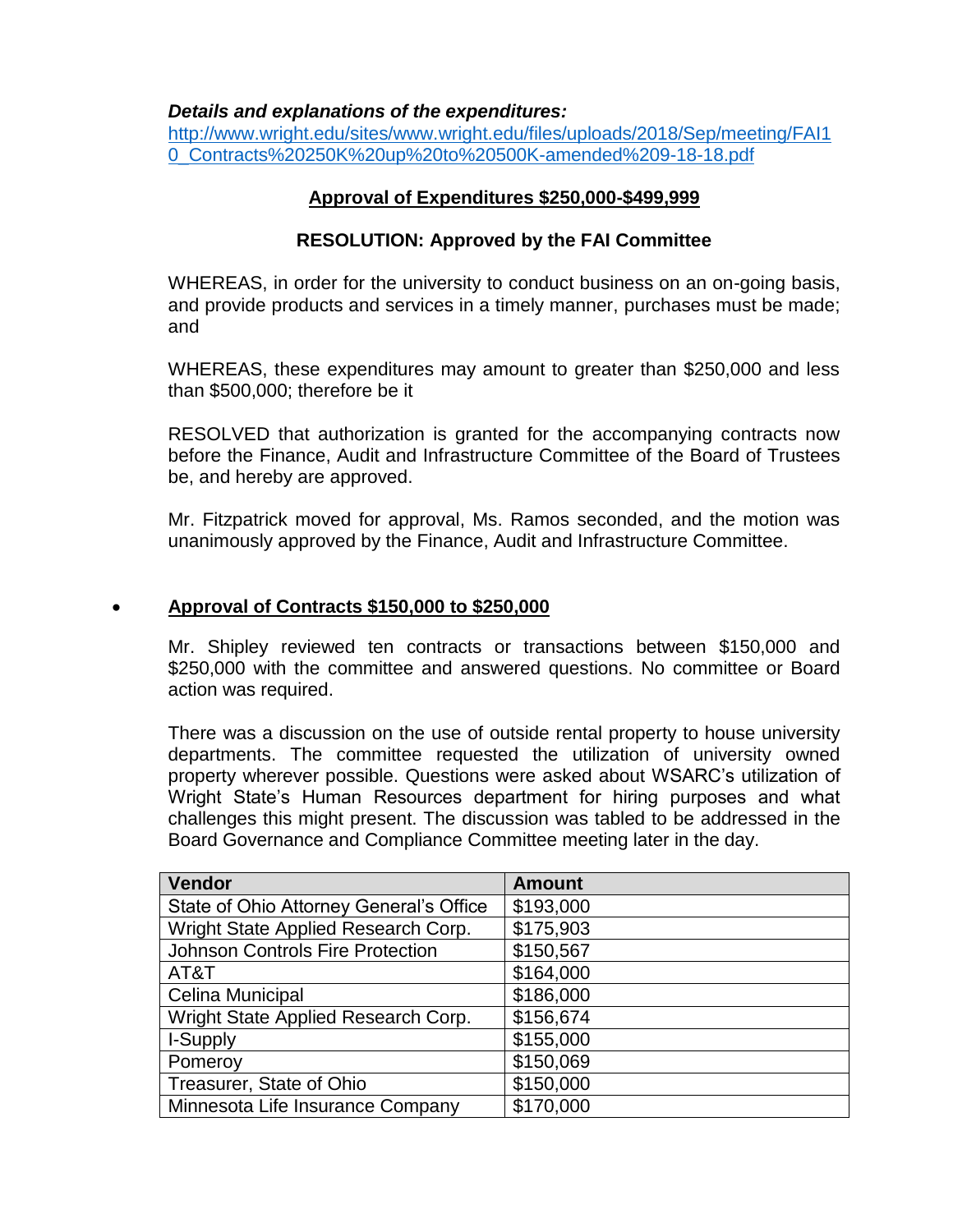#### *Details and explanations of the expenditures:*

[http://www.wright.edu/sites/www.wright.edu/files/uploads/2018/Sep/meeting/FAI1](http://www.wright.edu/sites/www.wright.edu/files/uploads/2018/Sep/meeting/FAI12_Contracts%20150K%20up%20to%20250K.pdf) [2\\_Contracts%20150K%20up%20to%20250K.pdf](http://www.wright.edu/sites/www.wright.edu/files/uploads/2018/Sep/meeting/FAI12_Contracts%20150K%20up%20to%20250K.pdf)

### **Investment Reports**

Mr. Steve Sherbet, university bursar and director of treasury services, presented the SEI investment report for August 2018. The portfolio is heavily weighted in cash and liquid accounts and has been performing at an annual return of about 4.2%. This is a conservative portfolio geared towards cash preservation.

#### **Executive Session:**

At 9:49 a.m, the Finance, Audit and Infrastructure Committee moved to go in to executive session with a motion from Mr. Fitzpatrick and a second from Mr. Fecher to discuss:

• Matters to be kept confidential by state or federal law

#### **Committee Members Present: Committee Members Absent:**

Sean Fitzpatrick Bruce Langos Grace Ramos Shaun Wenrick

#### **Other Trustees Present: Other Trustees Absent:**

Stephanie Green Anuj Goyal

Douglas Fecher Michael Bridges Austin Rains **Multiplant** William Montgomery C.D. Moore

In accordance with amendments to the Ohio Open Meetings Law, the Board, after a majority of a quorum and by roll call vote, determined to hold a Special Executive Session by offering the following resolution:

### **RESOLUTION 19-3**

RESOLVED that the Finance, Audit, and Infrastructure Committee of the Wright State Board of Trustees agreed to hold a Special Executive Session on Friday, September 21, 2018 at 9:49 a.m. in the Wright Brothers Room, Student Union; and be it further